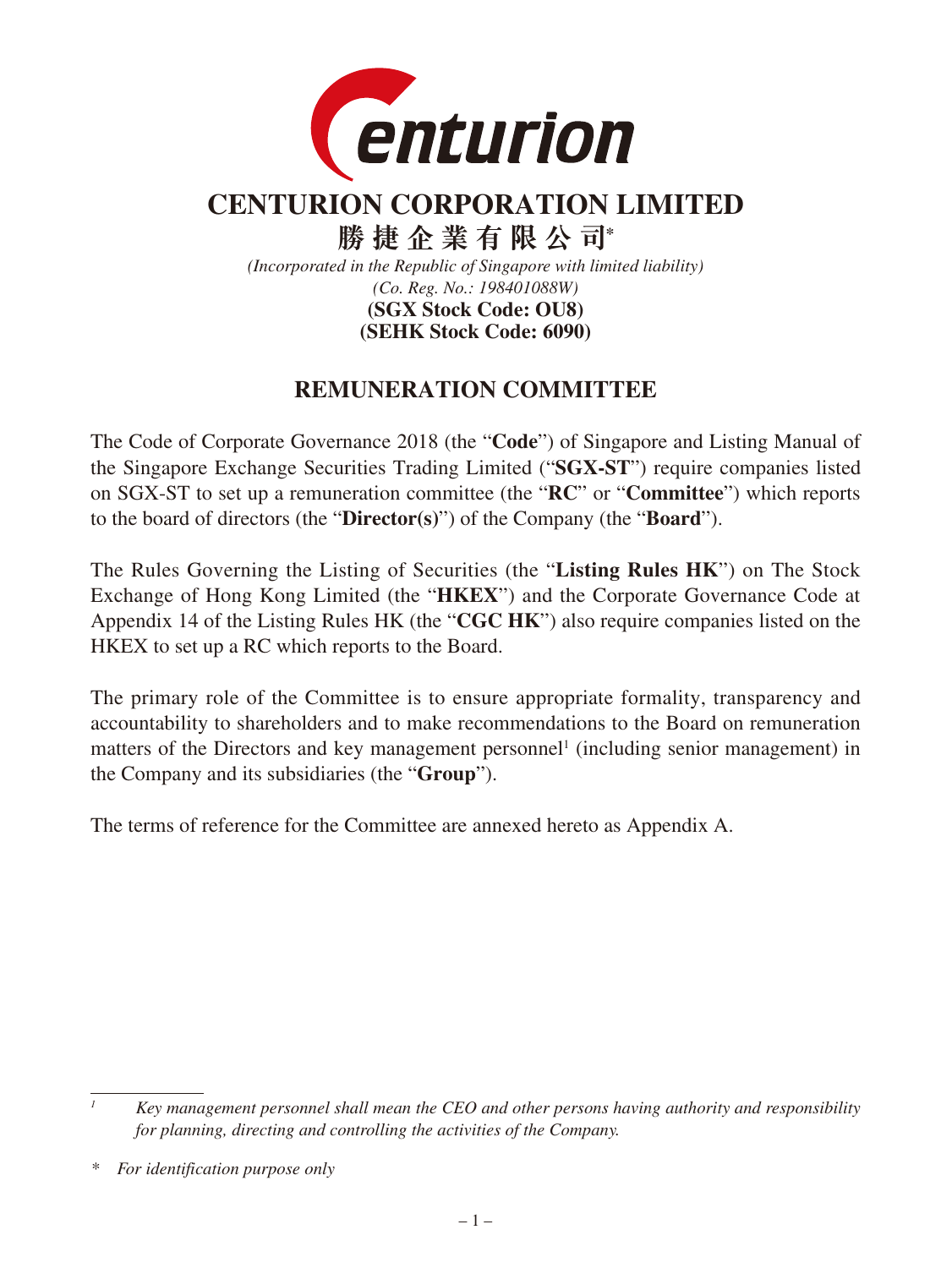**Appendix A**



# **CENTURION CORPORATION LIMITED**

**勝捷企業有限公司\*** *(Incorporated in the Republic of Singapore with limited liability) (Co. Reg. No.: 198401088W)* **(SEHK Stock Code: 6090) (SGX Stock Code: OU8)**

# **TERMS OF REFERENCE FOR REMUNERATION COMMITTEE**

# **1. MEMBERSHIP**

- 1.1 The Committee shall be appointed by the Board from amongst its members, and shall comprise at least three (3) members.
- 1.2 All RC members shall be non-executive Directors ("**NEDs**"), a majority of whom, including the chairman of the RC (the "**RC Chairman**"), shall be independent non-executive Directors ("**Independent Director(s)**") of the Company.
- 1.3 The RC Chairman shall be elected by members of the Board and shall be independent.
- 1.4 The Board shall consider whether a Director is independent in accordance with the factors set out in Rule 3.13 of the Listing Rules HK as well as the provisions of the Listing Manual of the SGX-ST and the Code, as may be amended from time to time.
- 1.5 If the Board considers, in spite of the existence of one (1) or more of the relationships or circumstances as listed in the return referred to in Clause 1.6 below, a Director as independent, the Company has to fully disclose the nature of the Director's relationship and why the Board has determined the Director to be considered independent.

*<sup>\*</sup> For identification purpose only*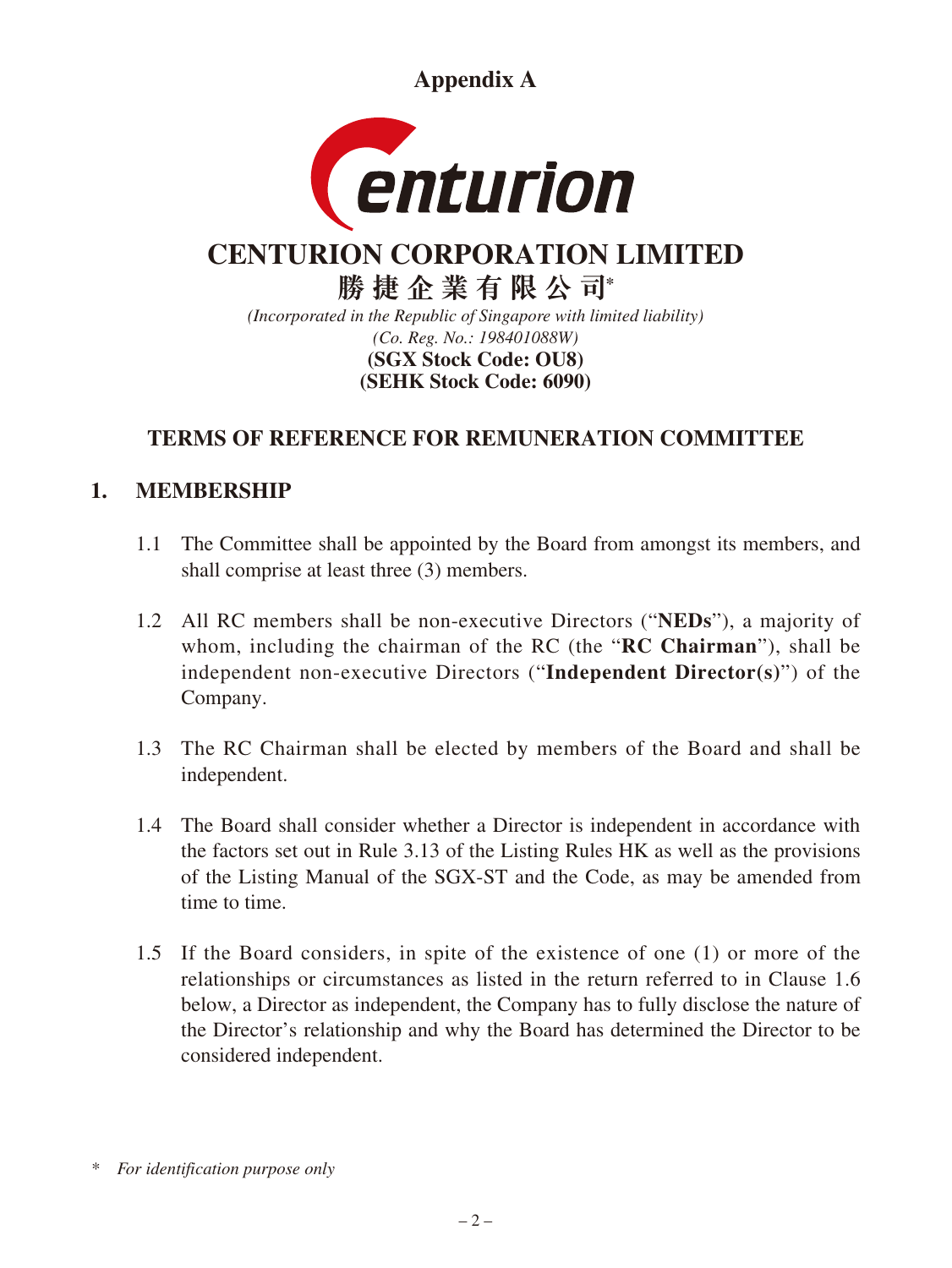- 1.6 On appointment, and thereafter, on an annual basis, every Independent Director shall complete, sign and return to the Company a return as to his/her independence in accordance with the provisions of the SGX-ST's Listing Manual, Listing Rules HK and the Code, and in the form as specified by the Company from time to time. The Nominating Committee of the Company ("**NC**") shall review the completed and signed return to decide if a Director is to be considered independent and make its recommendation to the Board.
- 1.7 An Independent Director shall immediately notify the company secretary of the Company (the "**Company Secretary**") of any change in circumstances that may result in him/her not being able to meet the criteria for independence.

The Board may, after considering the change in circumstances (with the recommendation of the NC), require the resignation of the member, in compliance with the provisions of the RC's terms of reference and/or any other applicable statutes, rules or regulations.

The Board may, as a result of the resignation, re-constitute the RC before its next scheduled meeting.

- 1.8 A member who wishes to retire or resign from the RC shall notify the Board in writing, giving at least one (1) month's notice or such shorter period as may be agreed by the Board.
- 1.9 The office of a member shall become vacant upon the member's death/ resignation/retirement/removal or disqualification as a Director.
- 1.10 Any vacancy in the RC shall be filled within two (2) months, and in any case, no later than three (3) months. If for any reason the total number of members shall fall below three (3), the Board shall within three (3) months of such occurrence, appoint such number of new members so that the total number of members is at least three (3).

# **2. ADMINISTRATION**

#### **2.1 Meetings**

(a) The meetings of the RC (the "**RC Meetings**") may be conducted by means of telephone conference, video conference or any other form of audio or audio-visual instantaneous communication and the participation in the meeting pursuant to this provision shall constitute presence in person at such meeting.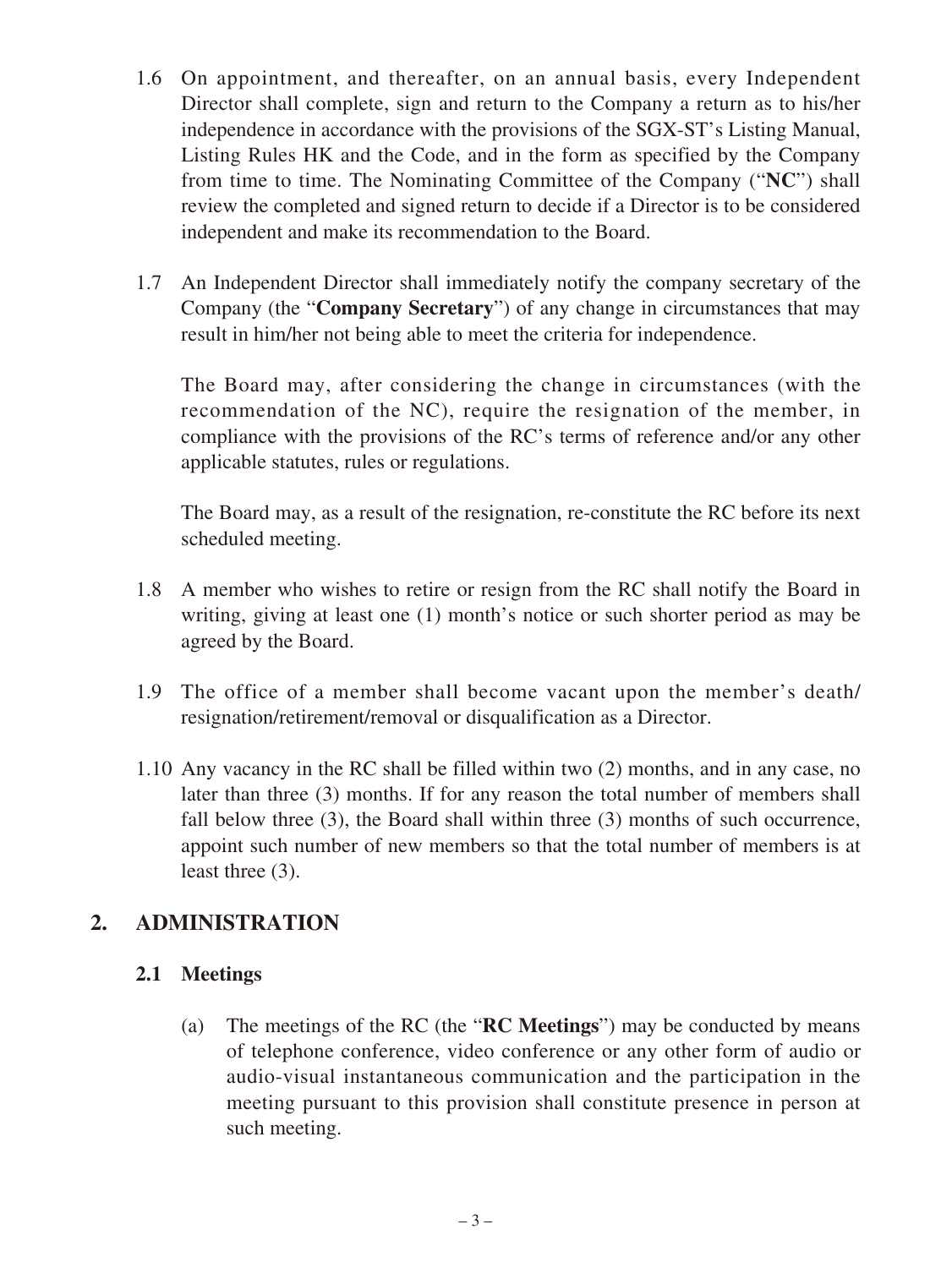The minutes of such a meeting signed by the RC Chairman or chairman of the meeting shall be conclusive evidence of any meeting conducted as aforesaid.

- (b) RC Meetings shall be held as the RC deems appropriate and be held at least once a year. Meetings shall be organised so that attendance is maximised. RC Meetings may be called, at any time, by the RC Chairman or any member.
- (c) The RC shall have full discretion to invite any Director or management or external parties, such as remuneration consultants/advisers, if necessary, to attend its meetings.
- (d) The secretary of the RC shall be the Company Secretary for the time being or, such other person as may be nominated by the RC.
- (e) The secretary of the RC shall attend all RC Meetings and minute the proceedings thereof including providing an attendance record of individual members present at all meetings.
- (f) Draft and final version of the minutes of all RC Meetings shall record in sufficient details the matters considered and decisions reached, including any concerns raised by the members or dissenting views expressed and shall be circulated to all RC members for their comments and record within a reasonable time after the meetings.

If the RC Chairman so decides, the minutes shall be circulated to other members of the Board. A Director may, provided that there is no conflict of interest and with the agreement of the RC Chairman, obtain copies of the minutes of RC Meetings. Minutes of all RC Meetings shall be confirmed and signed by the RC Chairman or chairman of the meeting.

(g) The notice of each RC Meeting, confirming the venue, date and time and enclosing an agenda of items to be discussed, shall other than under exceptional circumstances, be forwarded to each member of the RC at least three (3) working days prior to the date of the meeting. The members of the RC may (i) consent to shorter notice whereupon the requisite notice period shall be waived or (ii) waive notice of a RC Meeting and such waiver may be retroactive.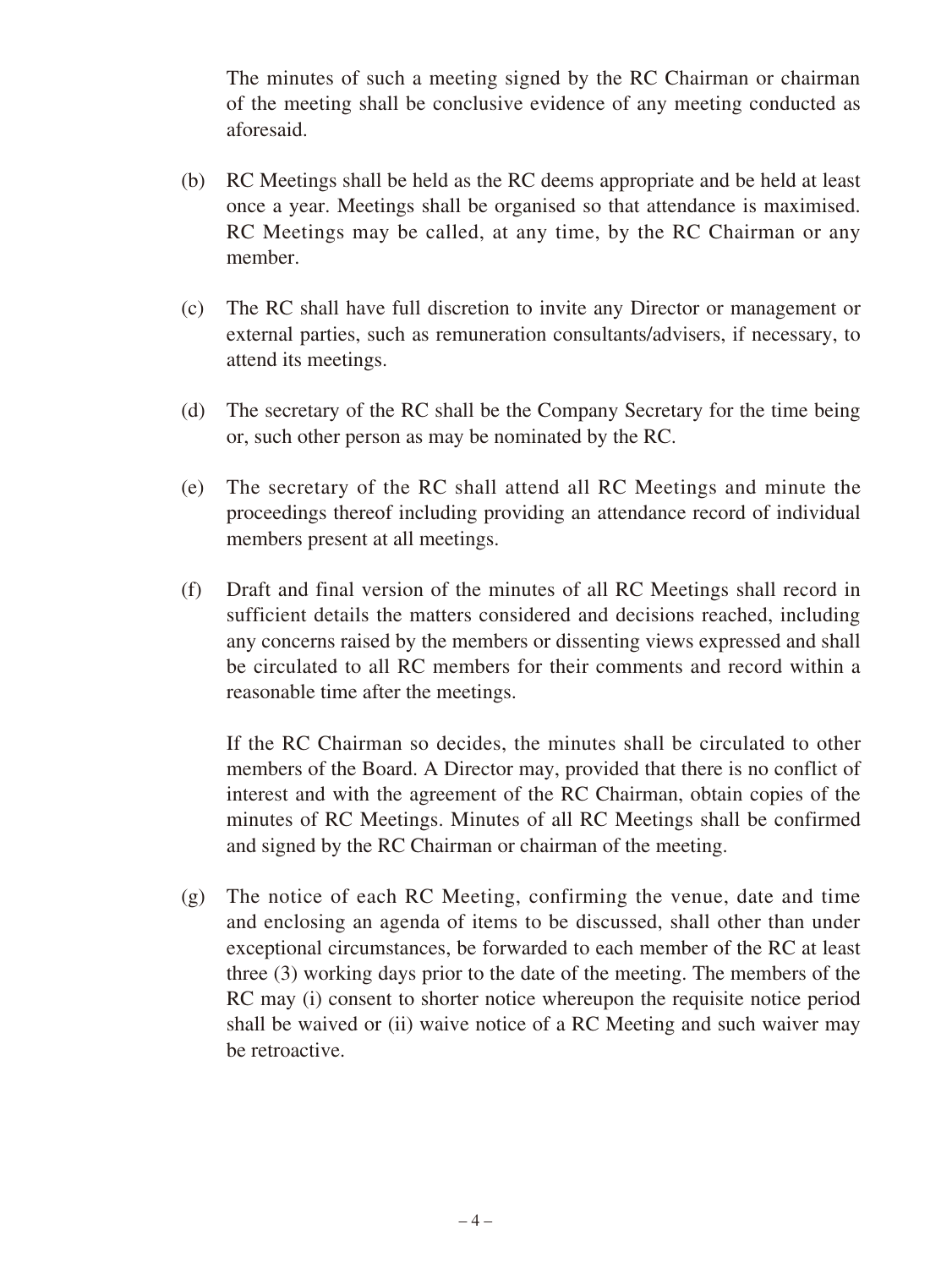#### **2.2 Quorum**

The quorum shall be any two (2) members, including at least one (1) Independent Director.

If the RC Chairman is not present within five (5) minutes from the appointed time of the RC Meeting, the members present may elect one (1) of their members, who must be independent, to chair the meeting.

#### **2.3 Voting**

A resolution shall be considered passed if:

- (a) there is a majority of votes cast in favour of the resolution at a RC Meeting; or
- (b) there is agreement in writing by a majority of members entitled to vote on the decision.

In the event of an equality of votes, the RC Chairman or chairman of the meeting shall not have a casting vote. All conflicting views shall be submitted to the Board for its final decision.

Any member who has an interest in any matters being reviewed or considered by the RC shall abstain from voting on the matter.

#### **2.4 RC Resolutions in Writing**

The RC may pass written resolutions by circulation. A resolution in writing signed by a majority of members, including at least one (1) Independent Director, shall be as valid and effectual as if it had been passed at a RC Meeting duly called and constituted.

These resolutions may consist of several documents in original or facsimile in the like form each signed by one (1) or more members.

#### **2.5 Attendance at General Meetings**

The RC Chairman and all RC members shall attend the general meetings of the Company and be prepared to answer questions concerning matters falling within the scope of the RC, including remuneration matters of the Directors and key management personnel (including senior management).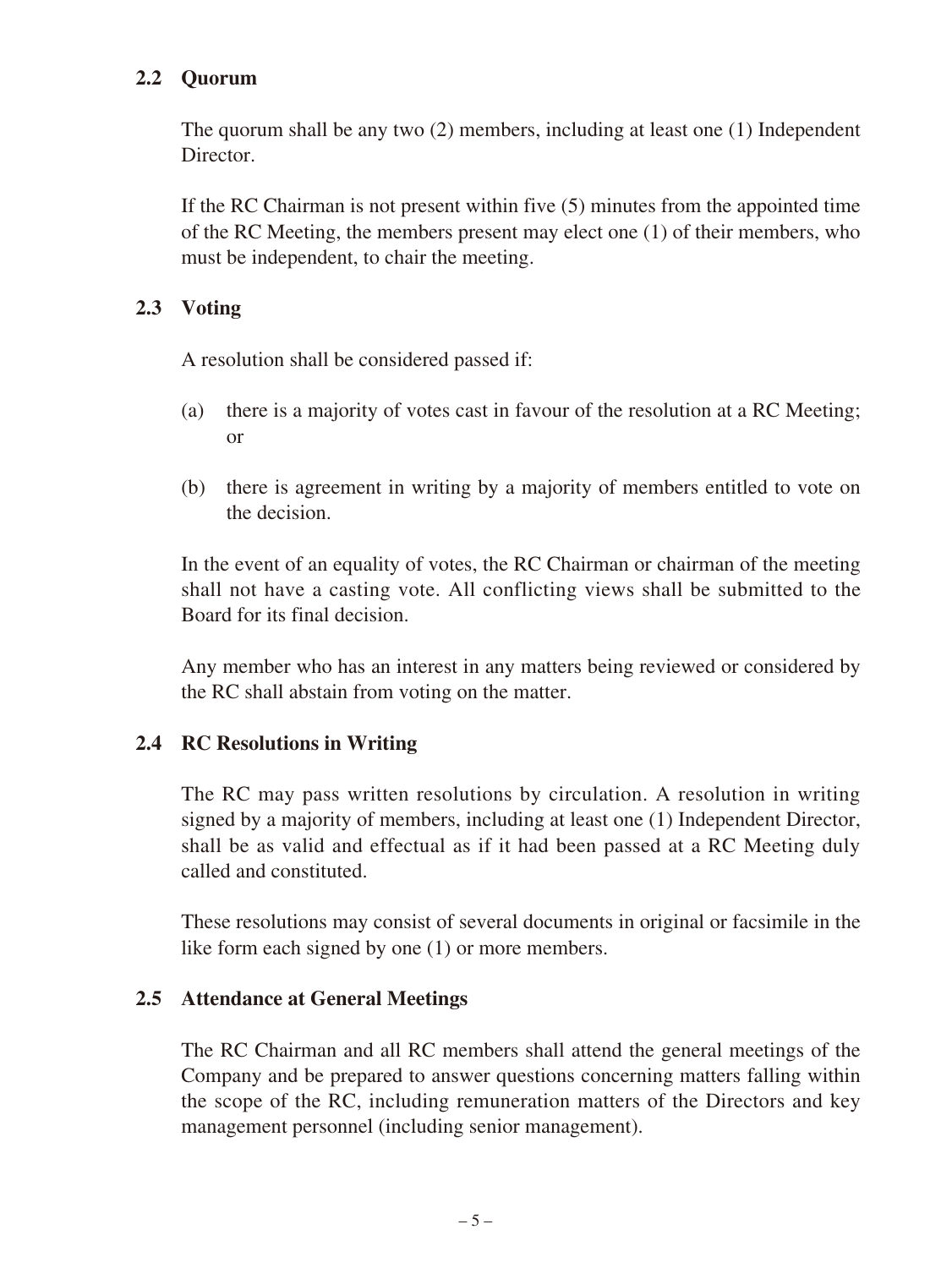#### **3. DUTIES AND RESPONSIBILITIES**

- 3.1 The duties of the RC shall be:
	- (a) To consult the chairman of the Board and/or chief executive officer (the "**CEO**") about their proposals relating to the remuneration of Directors and seek professional advice if considered necessary.
	- (b) To make recommendations to the Board on the Company's policy and structure for remuneration of all Directors and key management personnel (including senior management) and on the establishment of a formal and transparent procedure for developing remuneration policy.
	- (c) To review and approve Management's remuneration proposals with reference to the Board's corporate goals and objectives.
	- (d) To make recommendations to the Board on the remuneration packages for each individual executive Director, the CEO and key management personnel (including senior management), including benefits-in-kind, pension rights and compensation payments, including any compensation payable for loss or termination of their office or appointment.
	- (e) To make recommendations to the Board on the remuneration of each NED.
	- (f) To consider salaries paid by comparable companies, time commitment and responsibilities and employment conditions outside the Company and its subsidiaries (the "**Group**").
	- (g) To review and recommend compensation payable to Directors and key management personnel (including senior management) for any loss or termination of office or appointment to ensure that it is consistent with contractual terms and is otherwise fair and not overly generous or excessive.
	- (h) To review and recommend compensation arrangements relating to dismissal or removal of Directors for misconduct to ensure that they are consistent with contractual terms and are otherwise reasonable and appropriate.
	- (i) To ensure that all aspects of remuneration including but not limited to Directors' fees, salaries, allowances, bonuses, options, share-based incentives and awards and benefits-in-kind are covered.
	- (j) To ensure that no Director or any of his/her associates (as defined in the Listing Rules HK) is involved in deciding his/her own remuneration.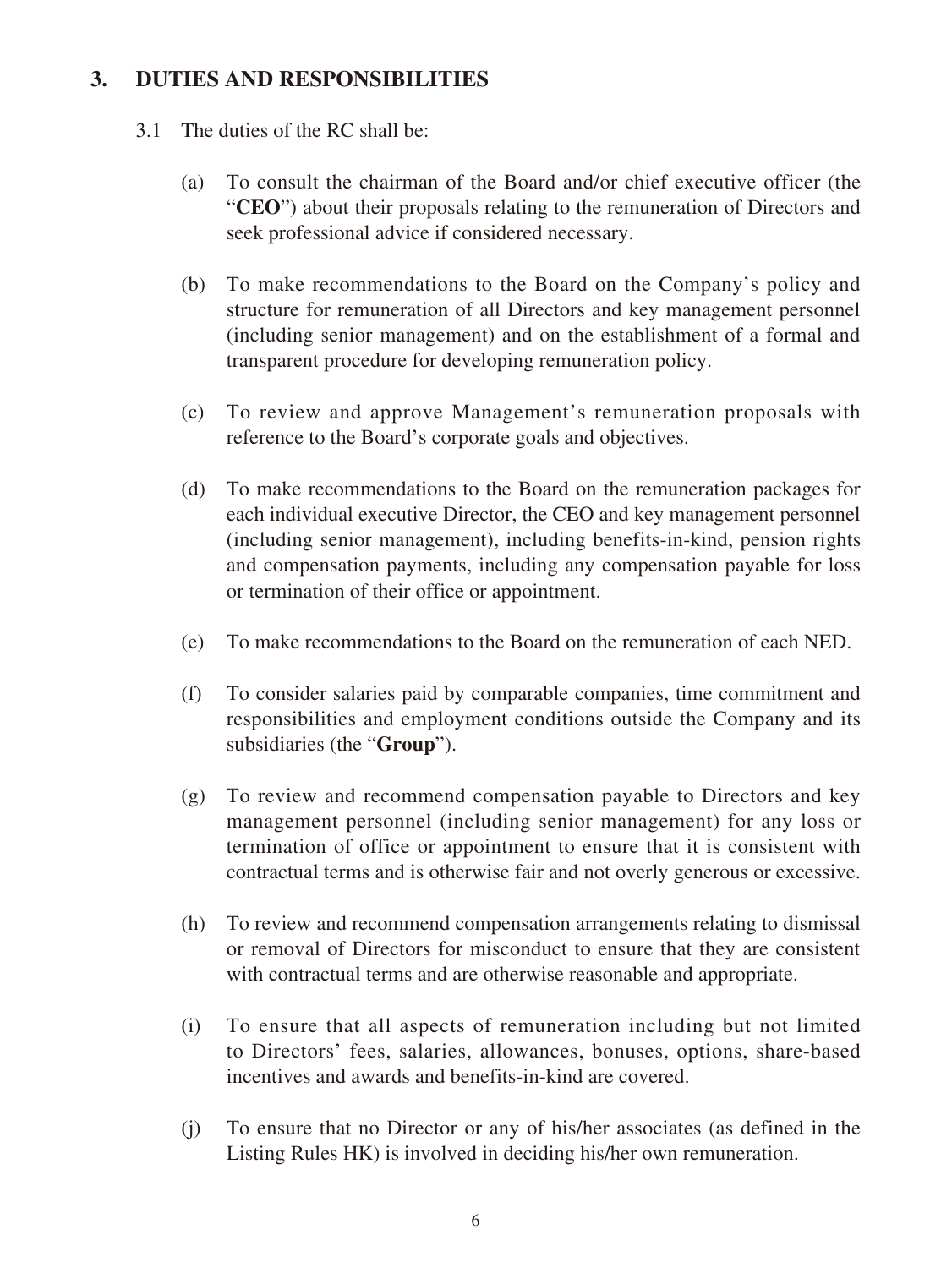- (k) To review and recommend to the Board a general framework of remuneration for the Directors and key management personnel (including senior management) and to review and recommend to the Board the specific remuneration packages and terms of employment for:
	- (i) each Director;
	- (ii) CEO and key management personnel (including senior management); and
	- (iii) employees, who are substantial shareholders of the Company, or who are immediate family members of a Director, the CEO or a substantial shareholder of the Company, and whose remuneration exceeds S\$100,000 during a year.

The RC's recommendation should be submitted for endorsement by the entire Board.

- (l) To review whether the executive Directors and key management personnel (including senior management) should be eligible for benefits under any long-term incentive schemes which may be set up from time to time and to do all acts necessary in connection therewith.
- (m) To administer the performance-based bonus scheme and any other share option scheme or share plan established (if any) from time to time for the Directors and key management personnel (including senior management) and shall have all the powers as set out therein.
- (n) To carry out its duties in the manner that it deems expedient, subject always to any regulations or restrictions that may be imposed upon the RC by the Board.
- (o) To advise shareholders of the Company on how to vote in respect of any service contracts of Directors that require shareholders' approval in accordance with the Listing Rules HK.
- (p) To review and consider the structuring of a proportion of executive Directors' and key management personnel's (including senior management) remuneration so as to link rewards to Group or corporate and individual performance.
- (q) Such other duties or functions as may be delegated by the Board or required by regulatory authorities.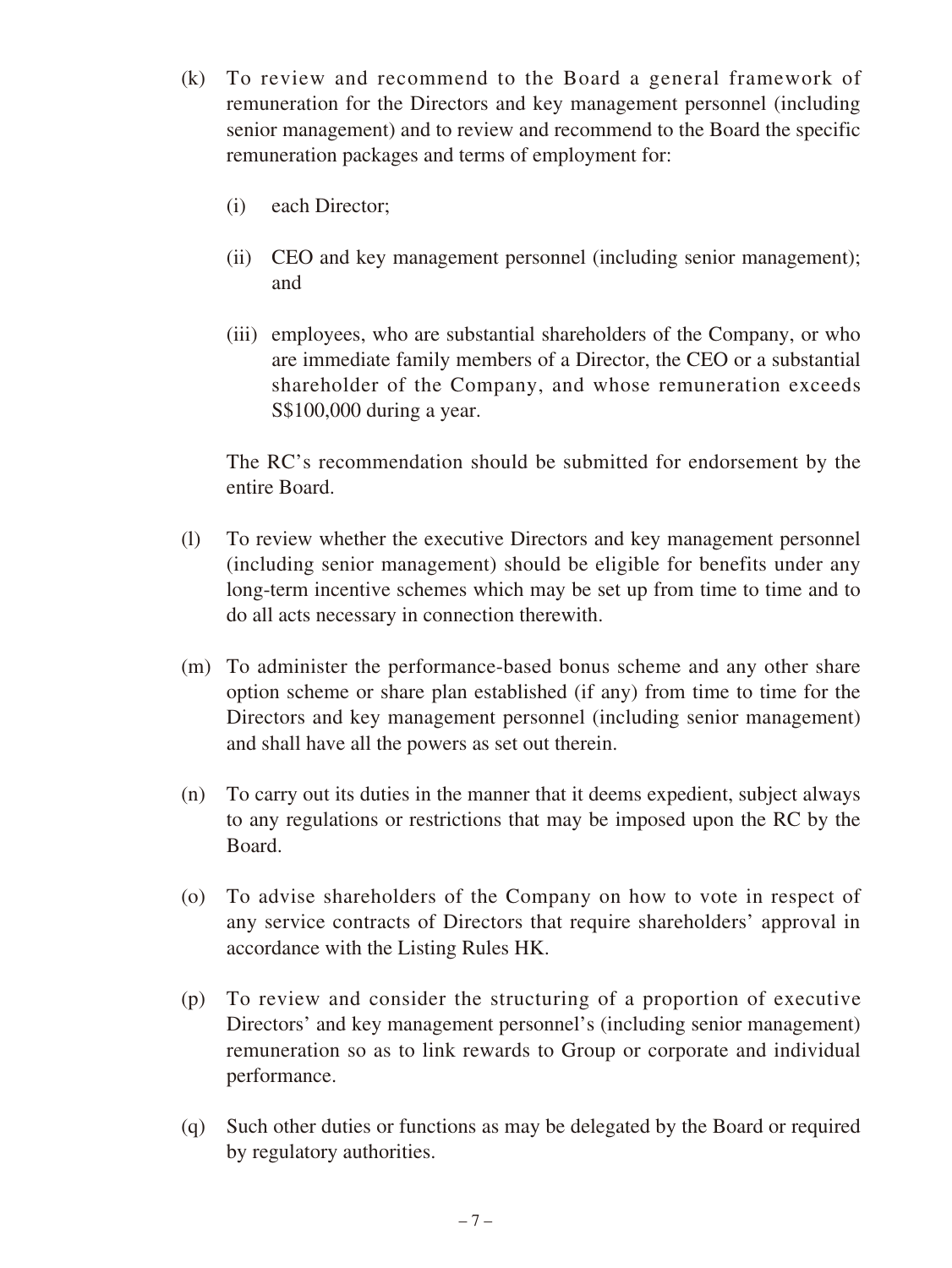- 3.2 As part of its review, the RC shall ensure that:
	- (a) The level and structure of remuneration of the Board and key management personnel (including senior management) are/should:
		- (i) be aligned with the long-term interest and risk policies of the Company and should be appropriate to attract, retain and motivate the Directors to provide good stewardship of the Company and key management personnel (including senior management) to successfully manage the Company;
		- (ii) appropriate and proportionate to the sustained performance and value creation of the Company, taking into account the strategic objectives of the Company;
		- (iii) be linked to Group or corporate and individual performance and such performance-related remuneration should be aligned with the interests of shareholders and promote the long-term success of the Company; and
		- (iv) take account of the risk policies of the Company and be symmetric with risk outcomes and be sensitive to the time horizon of risks.
	- (b) The remuneration of NEDs is appropriate to the level of their contribution, taking into account factors such as effort and time spent, and responsibilities of the NEDs.

NEDs should not be overly compensated to the extent that their independence may be compromised. The RC should also consider implementing schemes to encourage NEDs to hold shares in the Company so as to better align the interests of such NEDs with the interests of shareholders.

- (c) The remuneration packages should be comparable within the industry and in comparable companies and shall include a performance-related element coupled with appropriate and meaningful measures for the purpose of assessing performance of individual Directors and key management personnel (including senior management).
- (d) The remuneration package of employees related to Directors, the CEO or substantial shareholders of the Company is in line with the Group's staff remuneration guidelines and commensurate with their respective job scopes and levels of responsibility.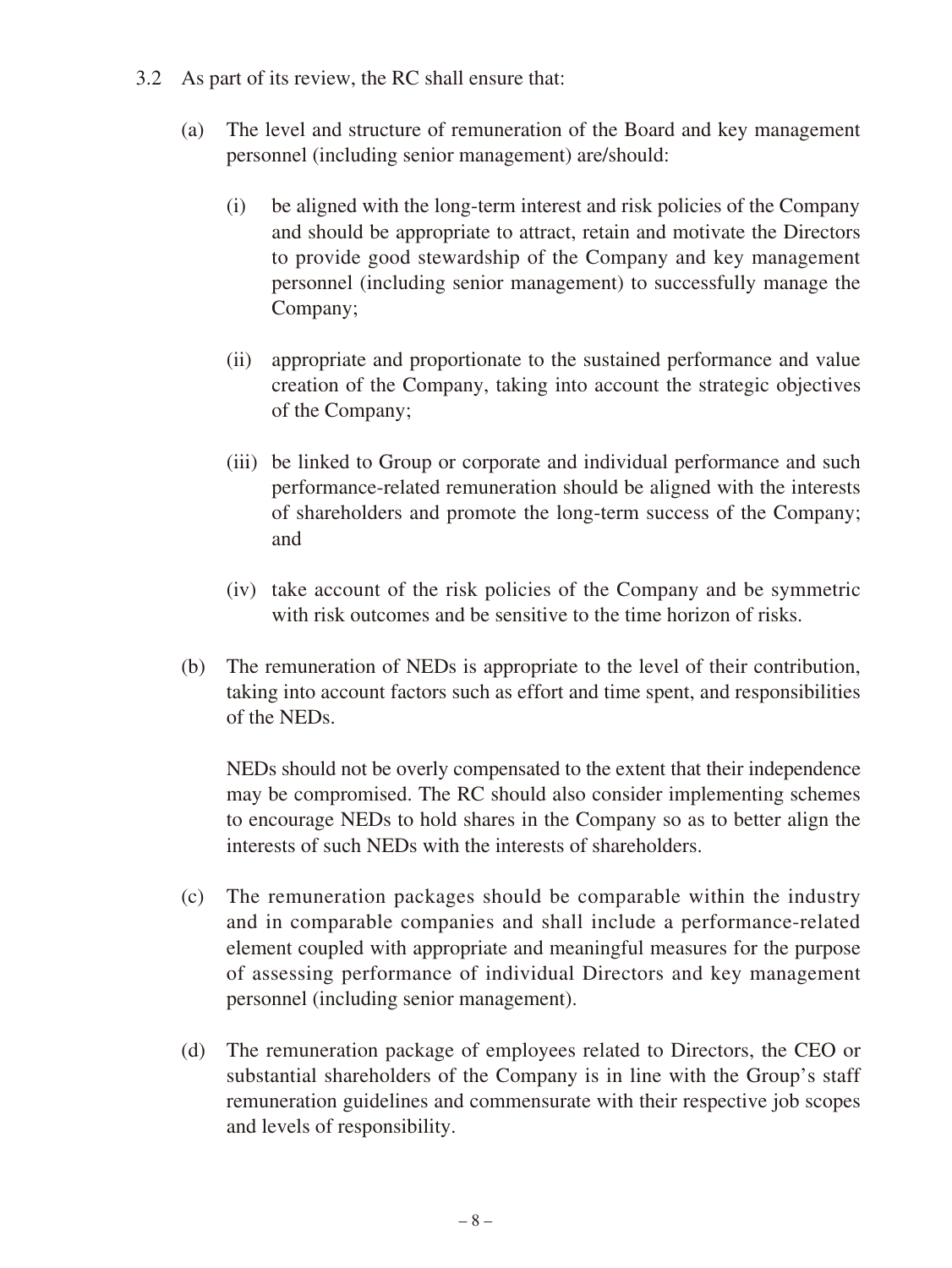- (e) Principle 7 and Provisions 7.1 to 7.3 of the Code shall be taken into consideration.
- (f) Expert advice inside and/or outside the Company on remuneration matters are sought, where necessary, and ensure that existing relationships, if any, between the Company and its appointed remuneration consultants will not affect the independence and objectivity of the remuneration consultants.
- (g) The contracts of service or letters of appointment of the Directors and key management personnel (including senior management) should contain:
	- (i) contractual provisions to allow the Company to reclaim incentive components of remuneration from the executive Directors and key management personnel (including senior management) in exceptional circumstances, including for example, misstatement of financial results or misconduct resulting in financial loss to the Company; and
	- (ii) termination clauses that are fair and reasonable and are not overly generous in the event of termination of the contracts of service or letters of appointment of the executive Directors and key management personnel (including senior management). The RC should aim to be fair and avoid rewarding poor performance.

# **4. REPORTING PROCEDURES**

- 4.1 The RC shall report from time to time its findings and recommendations to the Board.
- 4.2 The RC shall make recommendations to the Board as it deems appropriate in any area within its remit where action or improvement is needed.

# **5. REMUNERATION**

- 5.1 Having regard to the functions performed by members of the RC in addition to their functions as Directors in relation to the activities of the RC and pursuant to the specific powers conferred upon the Board by the Constitution of the Company, members of the RC may be paid such special remuneration in respect of their appointment and in such manner as shall be fixed by the Board.
- 5.2 Such special remuneration shall be in addition to the annual fees payable to members of the RC.